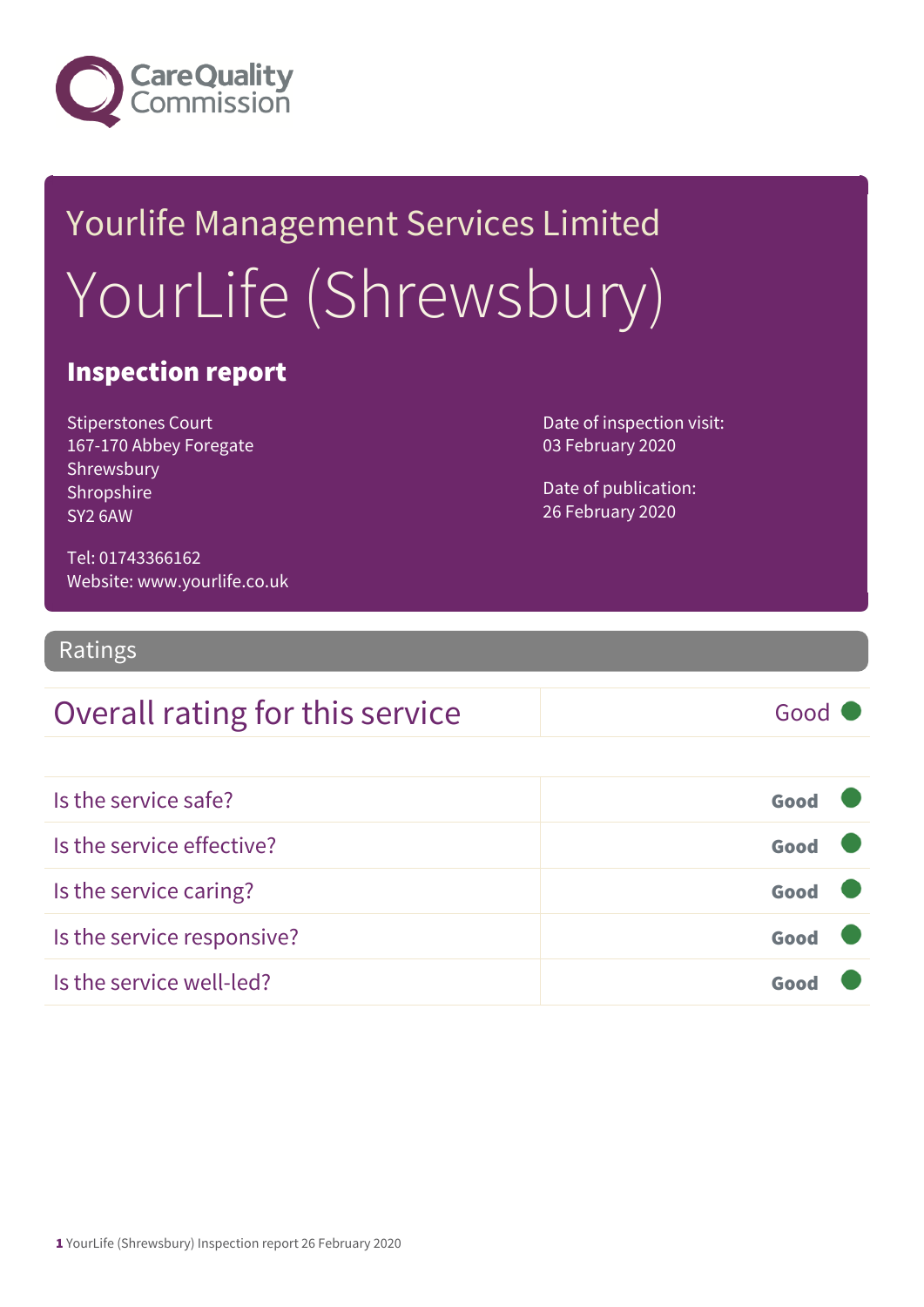# Summary of findings

#### Overall summary

#### About the service

YourLife (Shrewsbury) is a domiciliary care agency which provides assistance with personal care to people living in their own flats within an assisted living complex. At the time of this inspection six people were receiving support with personal care needs. Not everyone who used the service received personal care. CQC only inspects where people receive personal care. This is help with tasks related to personal hygiene and eating. Where they do we also consider any wider social care provided.

#### People's experience of using this service and what we found

People felt safe with the staff who supported them. Staff understood their responsibilities in relation to protecting people from the risk of harm. Where risks to people had been identified, assessments were in place to manage and mitigate these. People received their medicines when they needed them. People were supported by adequate numbers of staff who were safe and competent to work with them. People were protected from the risks associated with the control and spread of infection.

People were supported by staff who were well trained and competent in their role. People were assessed before they used the service to ensure their needs and preferences could be met. Staff understood the importance of ensuring people's rights were understood and respected. People were supported to have maximum choice and control of their lives and staff supported them in the least restrictive way possible; the policies and systems in the service supported this practice. People's health care and nutritional needs were monitored and understood by staff.

People told us staff were kind and compassionate. People were treated with respect and their right to privacy was understood and respected by staff. People were fully involved in decisions about the care they received.

People received a service which met their needs and preferences. People's communication needs were assessed and understood by staff. People were provided with information in a format which met their needs. People felt confident that any concerns would be taken seriously, and action would be taken to address them.

The service was effectively managed by a team who were committed to providing a high standard of personcentred care. The provider promoted an open and honest ethos and learned from mistakes. People's views about the service were valued and there were effective procedures in place to continually monitor and improve the quality of service people received.

For more details, please see the full report which is on the CQC website at www.cqc.org.uk

#### Rating at last inspection

The service was rated good at our last inspection (report published August 2017).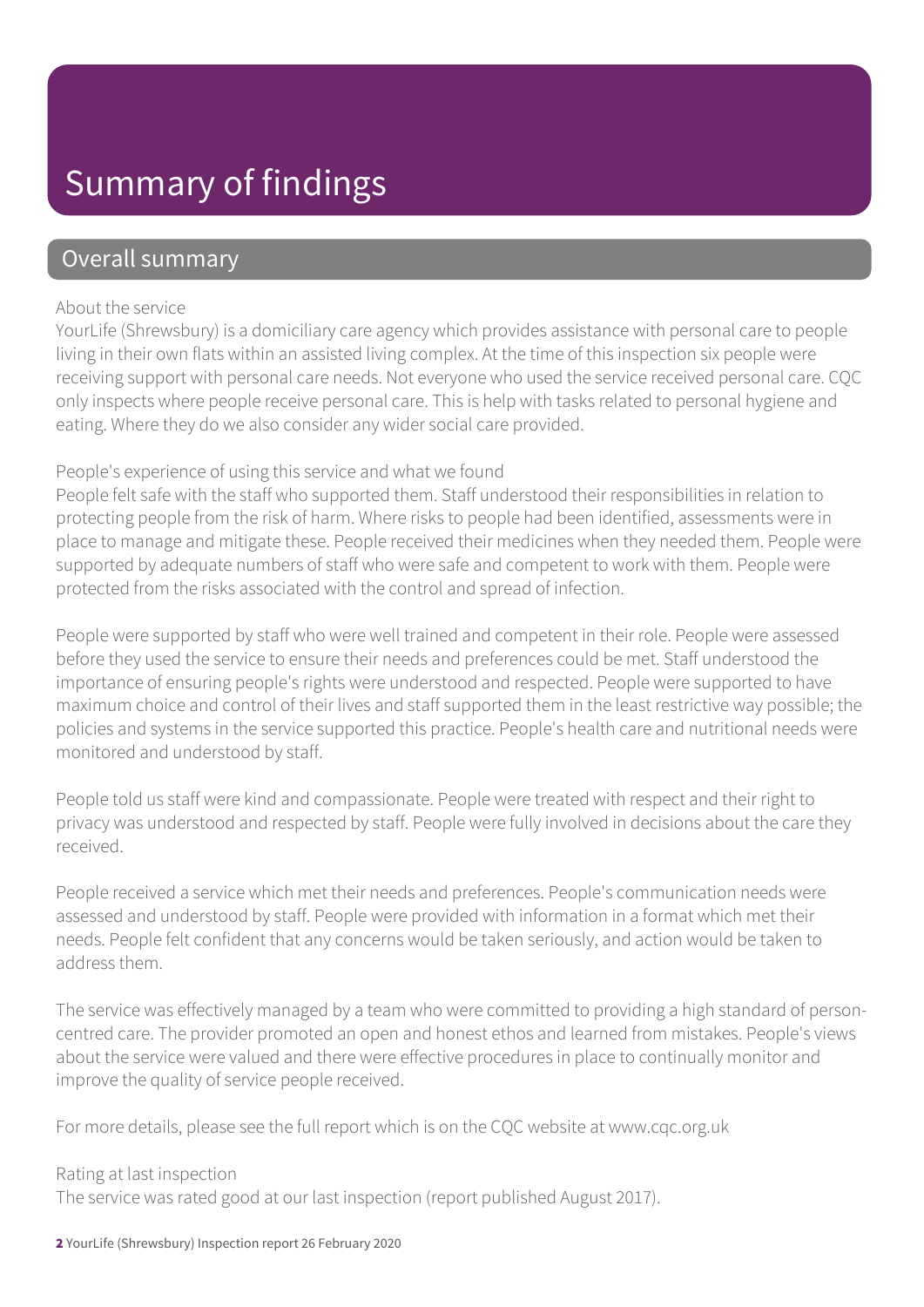#### Why we inspected

This was a planned inspection based on the previous rating.

Follow up

We will continue to monitor information we receive about the service until we return to visit as per our reinspection programme. If we receive any concerning information we may inspect sooner.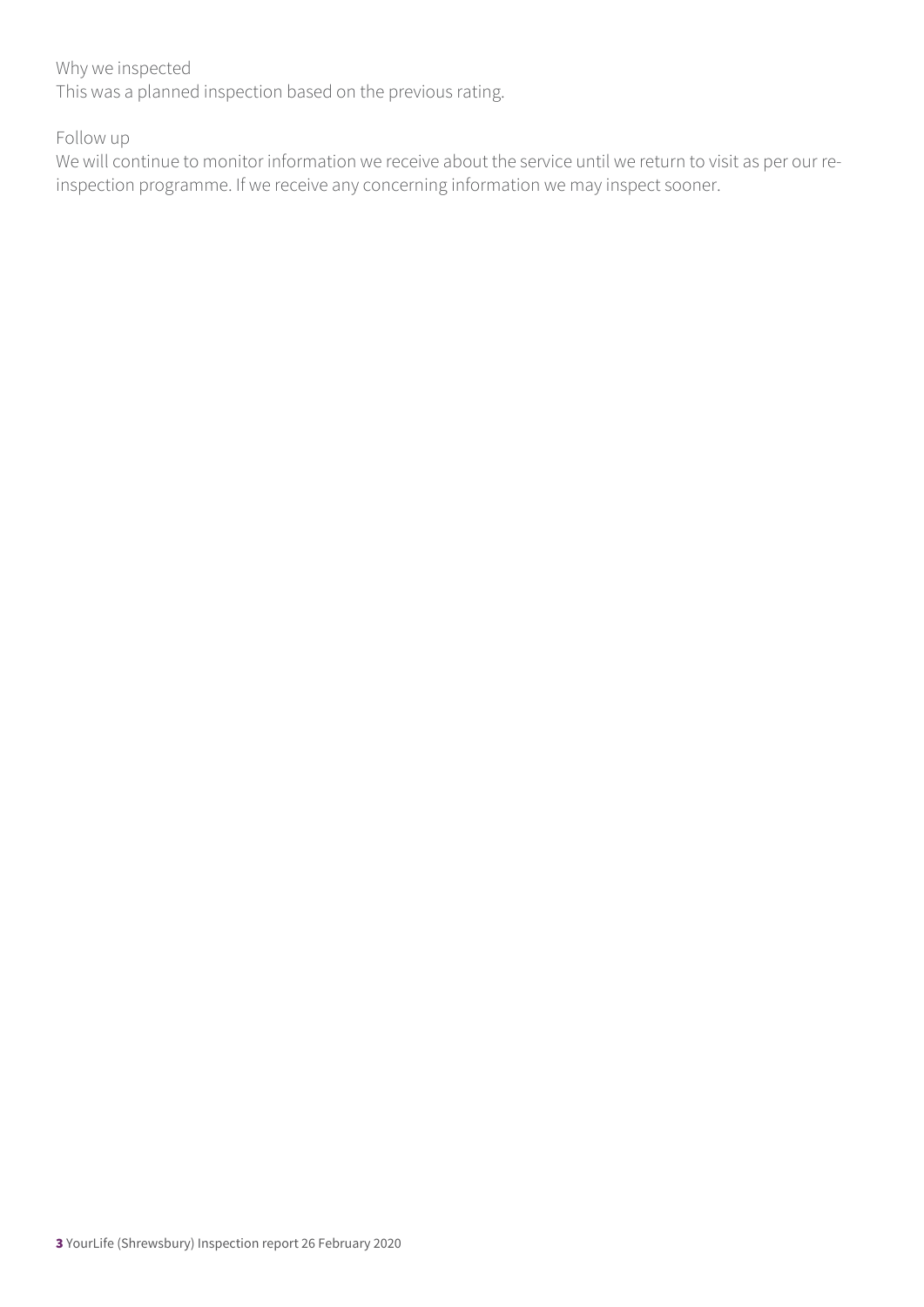### The five questions we ask about services and what we found

We always ask the following five questions of services.

| Is the service safe?       | Good |
|----------------------------|------|
| The service was safe       |      |
| Is the service effective?  | Good |
| The service was effective  |      |
| Is the service caring?     | Good |
| The service was caring     |      |
| Is the service responsive? | Good |
| The service was responsive |      |
| Is the service well-led?   | Good |
| The service was well-led   |      |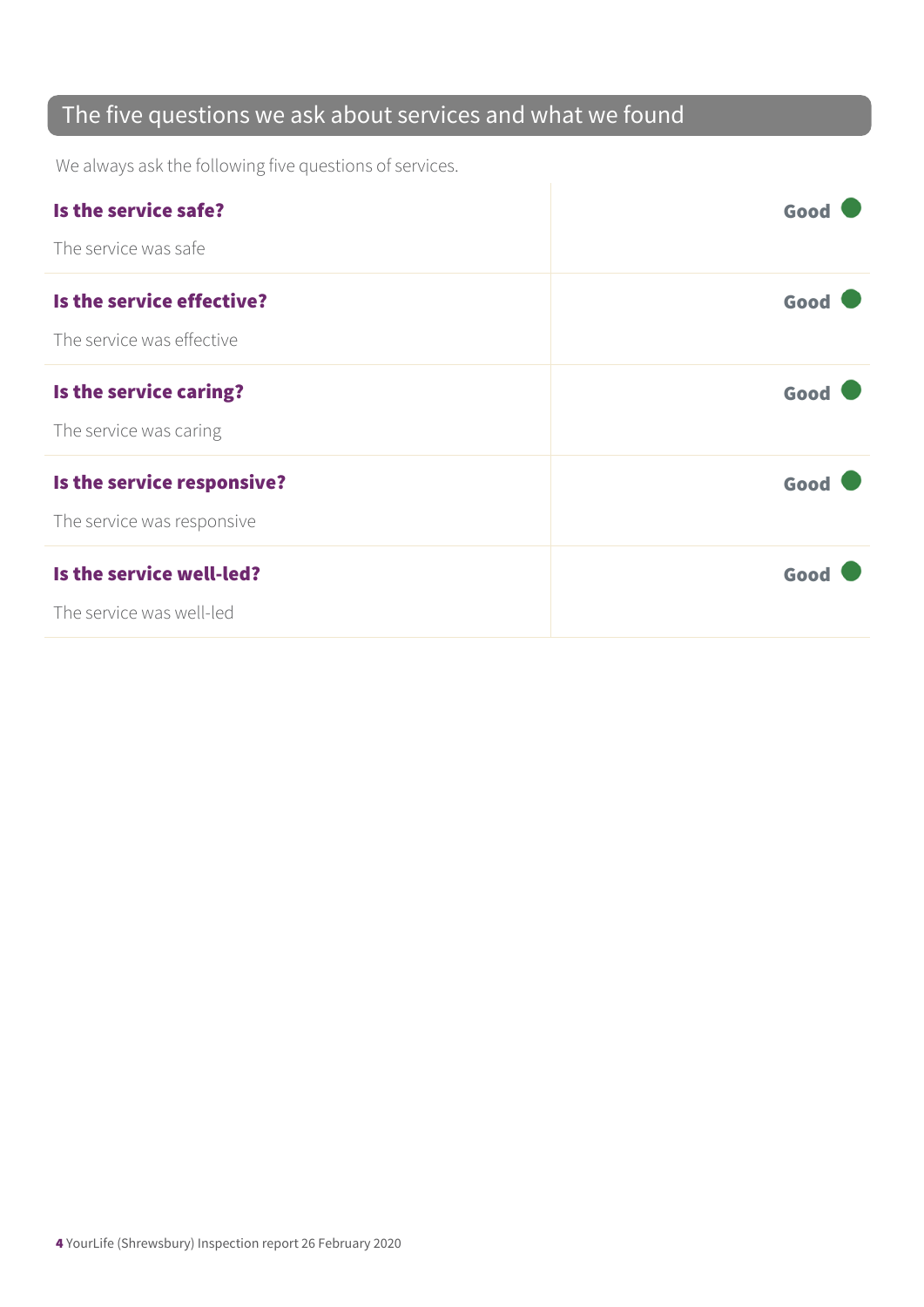

# YourLife (Shrewsbury) Detailed findings

# Background to this inspection

#### The inspection

We carried out this inspection under Section 60 of the Health and Social Care Act 2008 (the Act) as part of our regulatory functions. We checked whether the provider was meeting the legal requirements and regulations associated with the Act. We looked at the overall quality of the service and provided a rating for the service under the Care Act 2014.

#### Inspection team

This inspection was carried out by one inspector. An expert by experience made telephone calls to people and their relatives. An Expert by Experience is a person who has personal experience of using or caring for someone who uses this type of care service.

Service and service type This service is a domiciliary care agency. It provides personal care to people living in their own homes.

The service had a manager registered with the Care Quality Commission. This means that they and the provider are legally responsible for how the service is run and for the quality and safety of the care provided.

Notice of inspection

We gave the service 48 hours' notice of the inspection. This was because we needed to be sure that someone would be in the office to support the inspection. We also needed to obtain people's consent to contact them.

Inspection activity started and ended on 3 February 2020.

#### What we did before the inspection

We reviewed information we had received about the service since the last inspection. The provider was not asked to complete a provider information return prior to this inspection. This is information we require providers to send us to give some key information about the service, what the service does well and improvements they plan to make. We took this into account when we inspected the service and made the judgements in this report.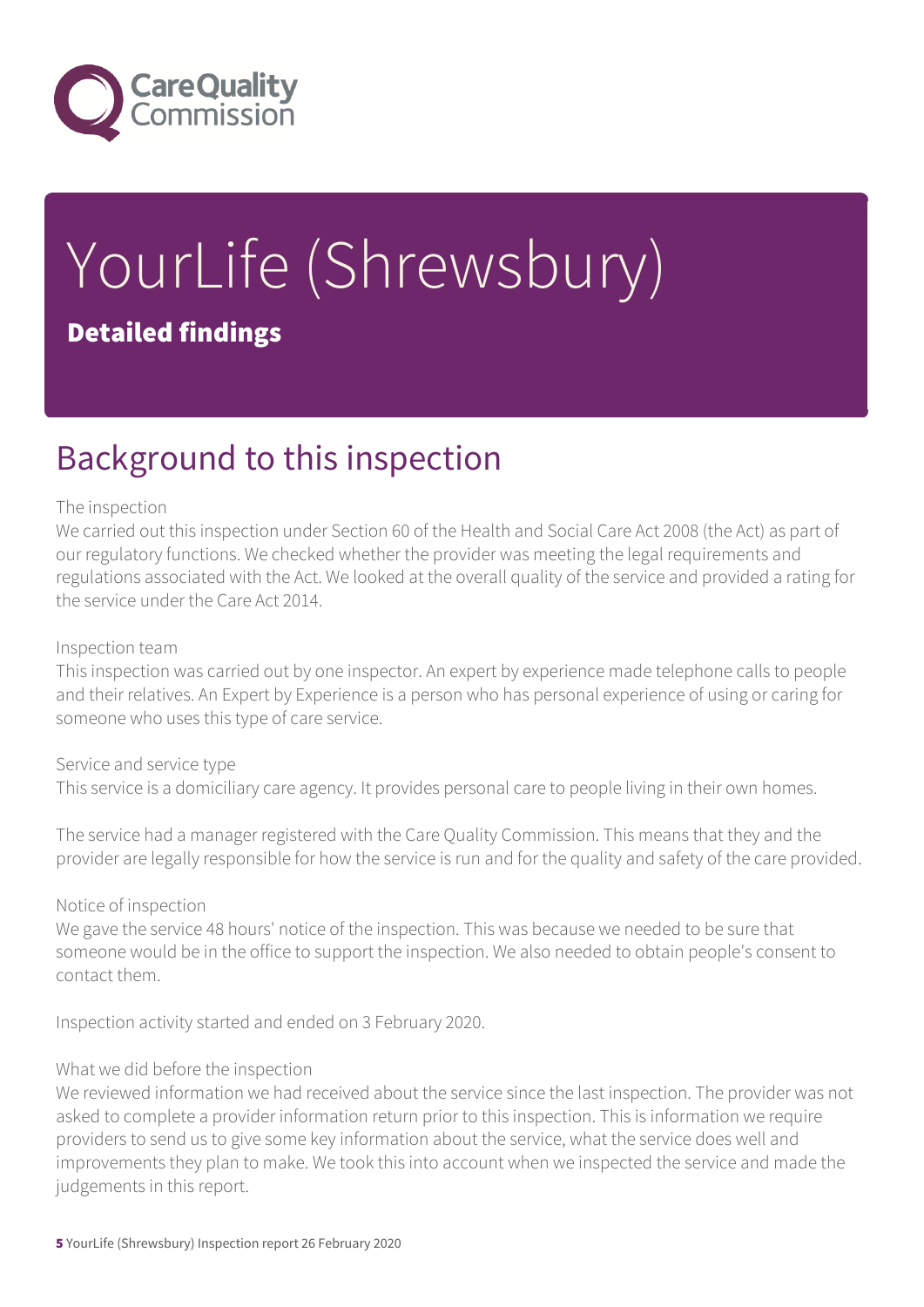#### During the inspection

We spoke with two people and a relative about their experience of the care provided. We spoke with three members of staff which included the registered manager and care support staff. We reviewed a range of records which included two people's care records and medication records. We looked at two staff files in relation to recruitment and staff supervision. A variety of records relating to the management of the service were also reviewed.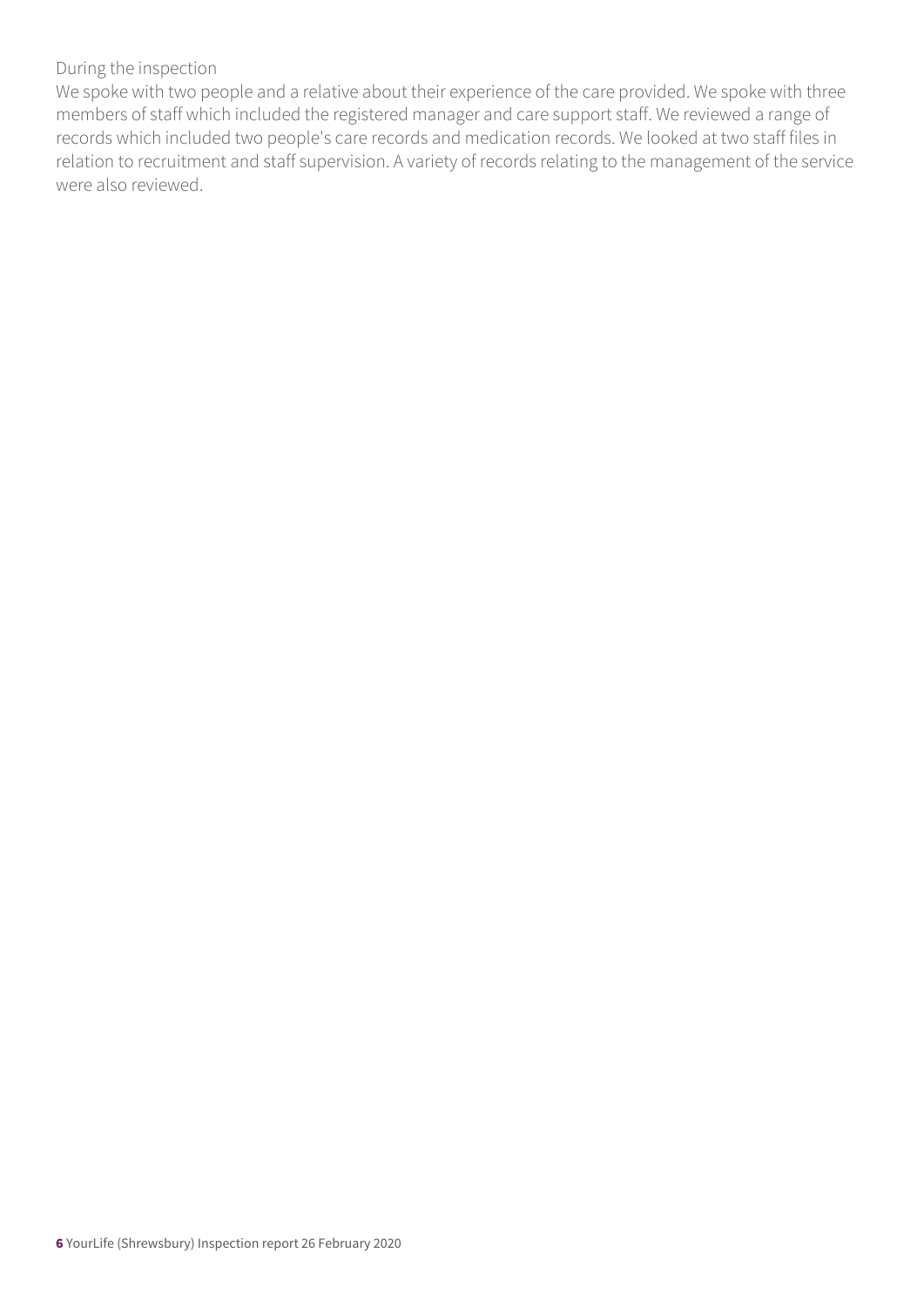# Is the service safe?

# Our findings

Safe – this means we looked for evidence that people were protected from abuse and avoidable harm.

At the last inspection this key question was rated as good. At this inspection this key question has remained the same. This meant people were safe and protected from avoidable harm.

Systems and processes to safeguard people from the risk of abuse

- People told us they felt safe with the care they received and with the staff who supported them.
- One person said, "I feel very safe with the staff, they are all very good. When I have my shower, the carer makes sure I am sat comfortably and always stays with me."
- Staff were trained to recognise and report abuse, and they were confident action would be taken to keep people safe. A member of staff said, "I've never seen anything. If I did I would report it straight away."
- People were supported by a small team of staff who were familiar to them. One person told us, "I normally have the same lady to shower me, we get on very well and she never rushes me. I feel that it is all about me."
- Regular meetings were held for people where they were provided with information about how to keep safe.

Assessing risk, safety monitoring and management

- Risks to people were considered and there were plans in place to manage and mitigate risks. These included environmental risks, moving and handling, falls and eating and drinking.
- Risk assessments and care plans were regularly reviewed to ensure they remained effective.
- People's equipment was regularly checked by staff to ensure it remained safe and well-maintained.

Staffing and recruitment

- People were protected by the provider's recruitment procedures which ensured only staff who were suitable to work with people were employed.
- There were sufficient numbers of skilled and experienced staff to meet people's needs.
- People told us staff had never missed a visit and they arrived on time and stayed for the allocated time.

#### Using medicines safely

- People were supported to take their medicines by staff who were trained and competent to carry out the task.
- One person said, "They [staff] will make sure we have remembered to take our tablets. Sometimes we have forgotten so it's good to know someone will remind us."
- Medication administration records (MAR) provided information about people's prescribed medicines, the dose and time the medicines should be administered.

#### Preventing and controlling infection

- People were protected from the risks associated with the spread of infection.
- Staff were trained and had access to sufficient supplies of person protective equipment (PPE) which they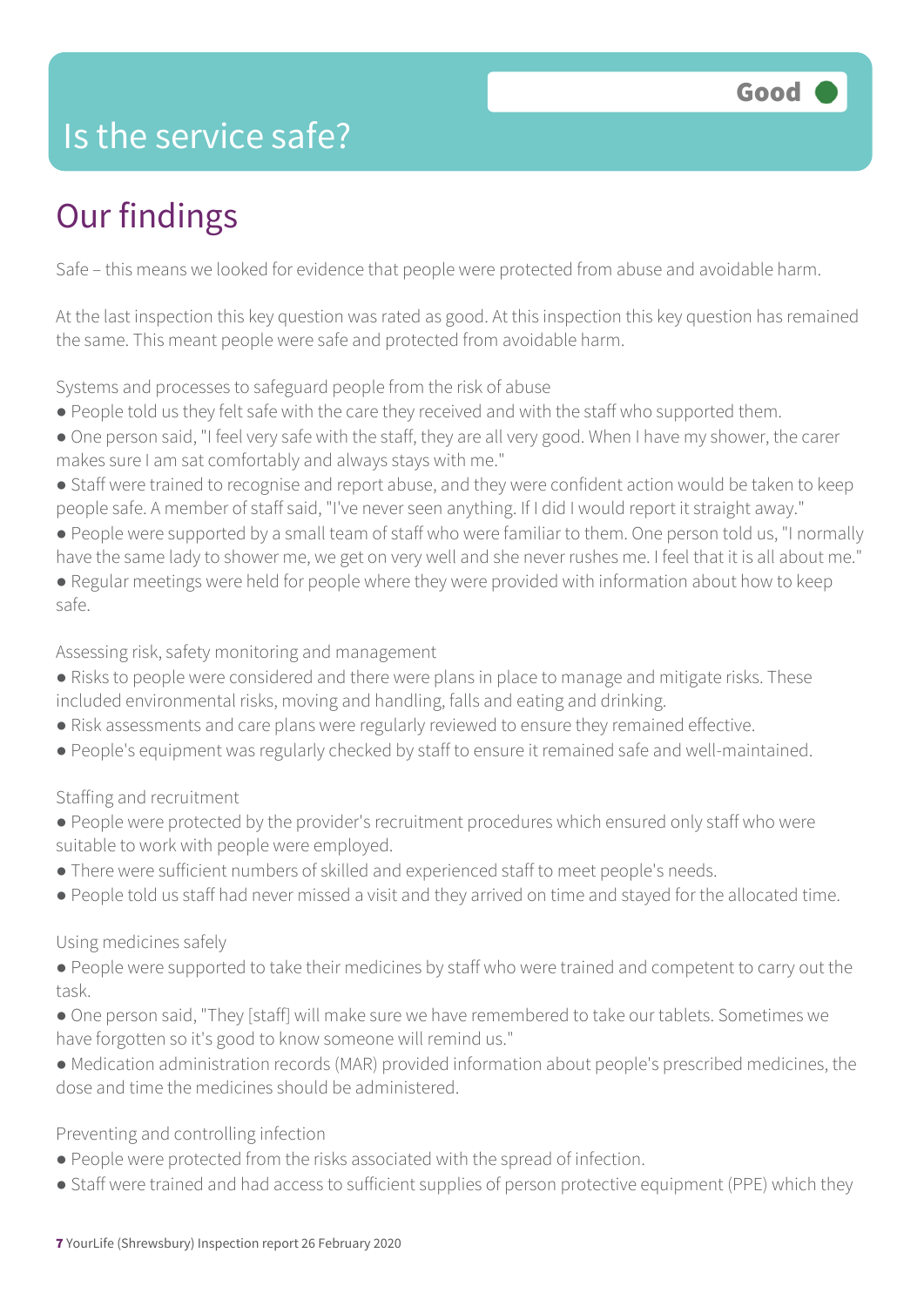wore when assisting people.

Learning lessons when things go wrong

● Records of accidents or incidents were maintained and reviewed when they occurred. This helped to identify any trends.

● Where things went wrong, the management team were keen to explore the reasons and to take steps to reduce the risk of it happening again.

● There was a culture of learning from accidents and incidents which was shared with staff.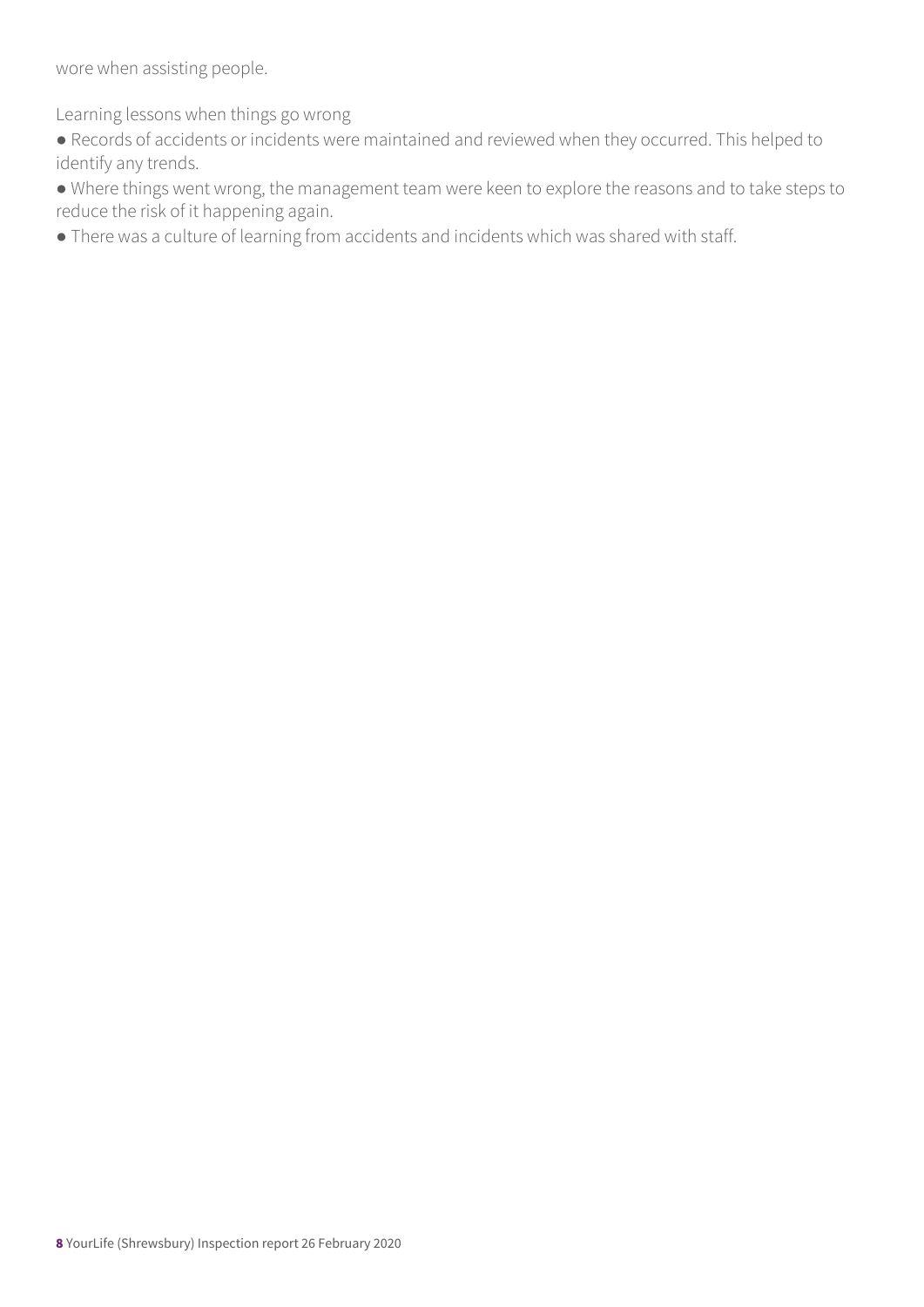## Is the service effective?

# Our findings

Effective – this means we looked for evidence that people's care, treatment and support achieved good outcomes and promoted a good quality of life, based on best available evidence.

At the last inspection this key question was rated as good. At this inspection this key question has now remained the same. This meant people's outcomes were consistently good, and people's feedback confirmed this.

Assessing people's needs and choices; delivering care in line with standards, guidance and the law

- People were assessed before they used the service to ensure their needs and preferences could be met.
- Assessments of people's diverse needs were discussed prior to using the service. These included religion and sexuality.
- Assessments were used to formulate a plan of care. This provided staff with the information they needed to meet the person's needs and preferences.

Supporting people to eat and drink enough to maintain a balanced diet

- Where required, people received support to eat and drink at the times that suited them.
- Staff ensured people received food and drinks which met their needs and preferences.

Staff working with other agencies to provide consistent, effective, timely care; Supporting people to live healthier lives, access healthcare services and support

● Where required staff monitored people's health and worked well with external professionals to ensure people's health care needs were met. This meant the agency could make prompt referrals and seek advice where concerns were identified.

● A person who used the service said, "If we needed a doctor and couldn't get to ring ourselves, they [staff] would organise it for us. We have a cord we can pull which alerts the office plus we wear a buzzer that we can press at any time. It is all very organised and I feel well looked after."

• Care plans were reviewed and updated to reflect any changes or recommendations from healthcare professionals.

Ensuring consent to care and treatment in line with law and guidance

The Mental Capacity Act 2005 (MCA) provides a legal framework for making particular decisions on behalf of people who may lack the mental capacity to do so for themselves. The Act requires that, as far as possible, people make their own decisions and are helped to do so when needed. When they lack mental capacity to take particular decisions, any made on their behalf must be in their best interests and as least restrictive as possible.

People can only be deprived of their liberty to receive care and treatment when this is in their best interests and legally authorised under the MCA. When people receive care and treatment in their own homes an application must be made to the Court of Protection for them to authorise people to be deprived of their liberty.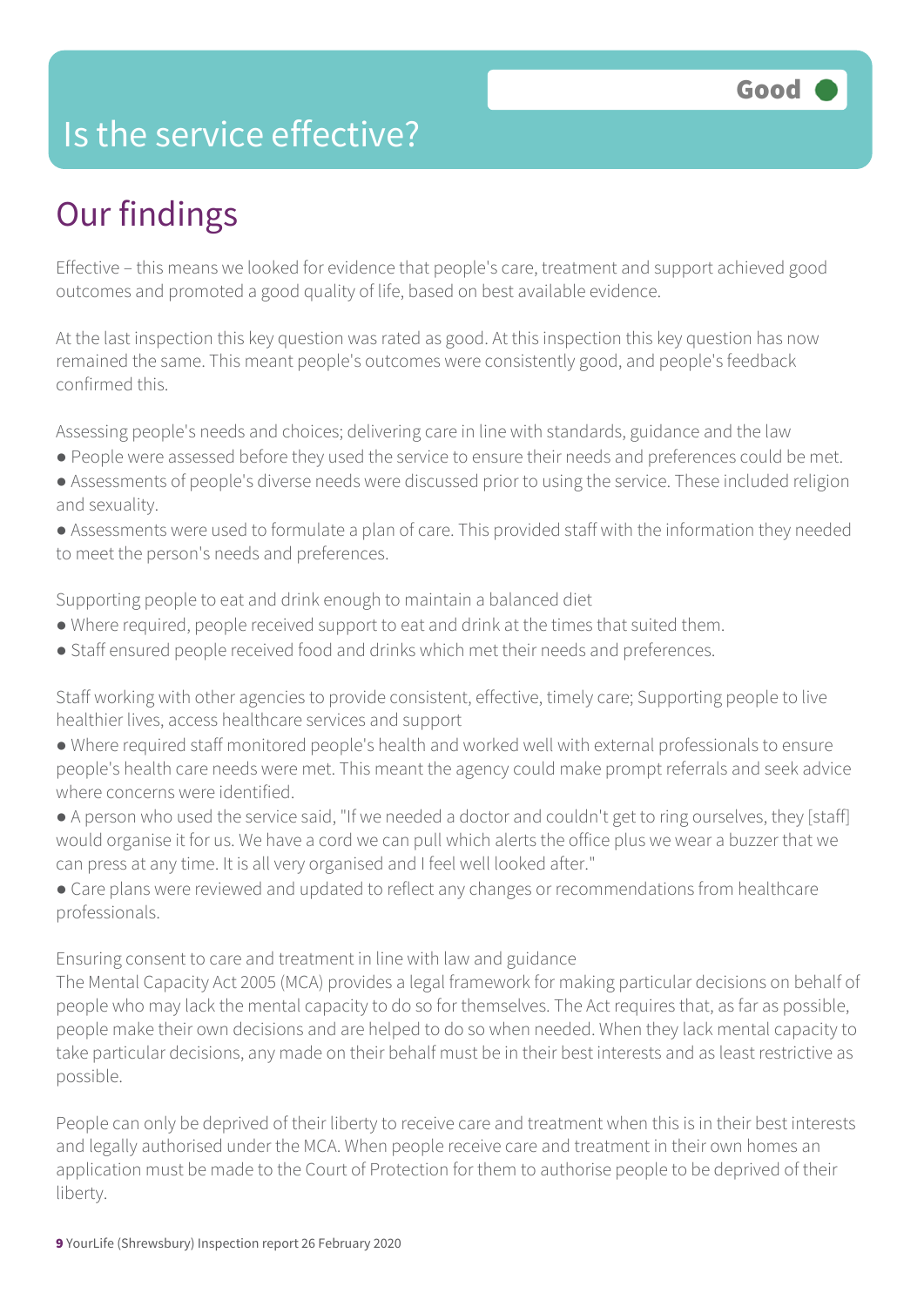We checked whether the service was working within the principles of the MCA.

● Staff had received training about the MCA and understood the importance of ensuring people's rights were protected.

● One person told us, "The carers are all very good and know what to do although I usually have the same lady for my shower. It really is up to me though if I want one and they will always ask. There is no problem if I don't feel like it. I can ask another day when I am feeling up to it."

● Care plans had been signed by people or their legally appointed representative confirming their consent to the care they received.

Staff support: induction, training, skills and experience

● People were confident staff had the skills and knowledge to meet their needs. One person said, "I think they have good enough skills."

● Staff were positive about the training they received, and they were confident they had the right skills to meet people's needs. A member of staff said, "The training is very thorough and we get regular refresher training."

● Before staff started working at the agency they completed an induction programme which gave them the basic skills and knowledge to work with the people who used the agency.

● New staff worked alongside and shadowed more experienced staff before they worked alone with people.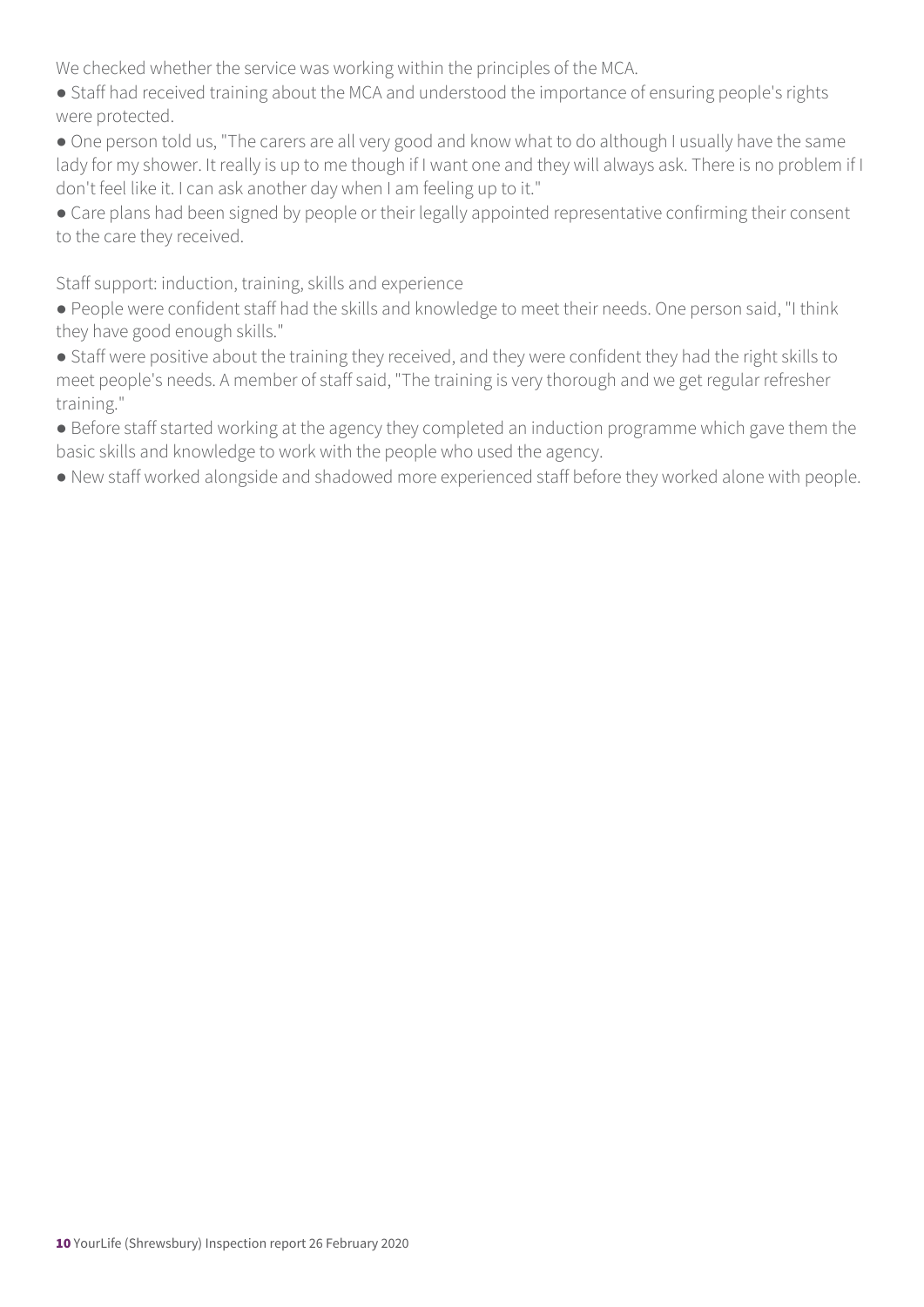### Is the service caring?

# Our findings

Caring – this means we looked for evidence that the service involved people and treated them with compassion, kindness, dignity and respect.

At the last inspection this key question was rated as good. At this inspection this key question has remained the same. This meant people were supported and treated with dignity and respect; and involved as partners in their care.

Ensuring people are well treated and supported; respecting equality and diversity

- People were supported by a team of staff who were kind, caring and considerate.
- One person said, "The carers are lovely, very caring and we have a nice relationship. They are always asking if we need anything or they can do anything to help when they call in."

Supporting people to express their views and be involved in making decisions about their care

- People told us they were fully involved about the care they received. Care plans had been signed by the people who used the service.
- One person said, "There is a care plan which is very comprehensive. They take it to the office at times to update it and bring it back. I don't often look at it to be honest but see the staff write in it regularly."

Respecting and promoting people's privacy, dignity and independence

- People told us staff always respected their privacy and dignity.
- Care plans detailed how staff could help people maintain a level of independence. For example, one person had stated in their care plan, "I would like to remain independent with taking my medicines. I am able to open packets but like staff to be there so I feel safe and secure."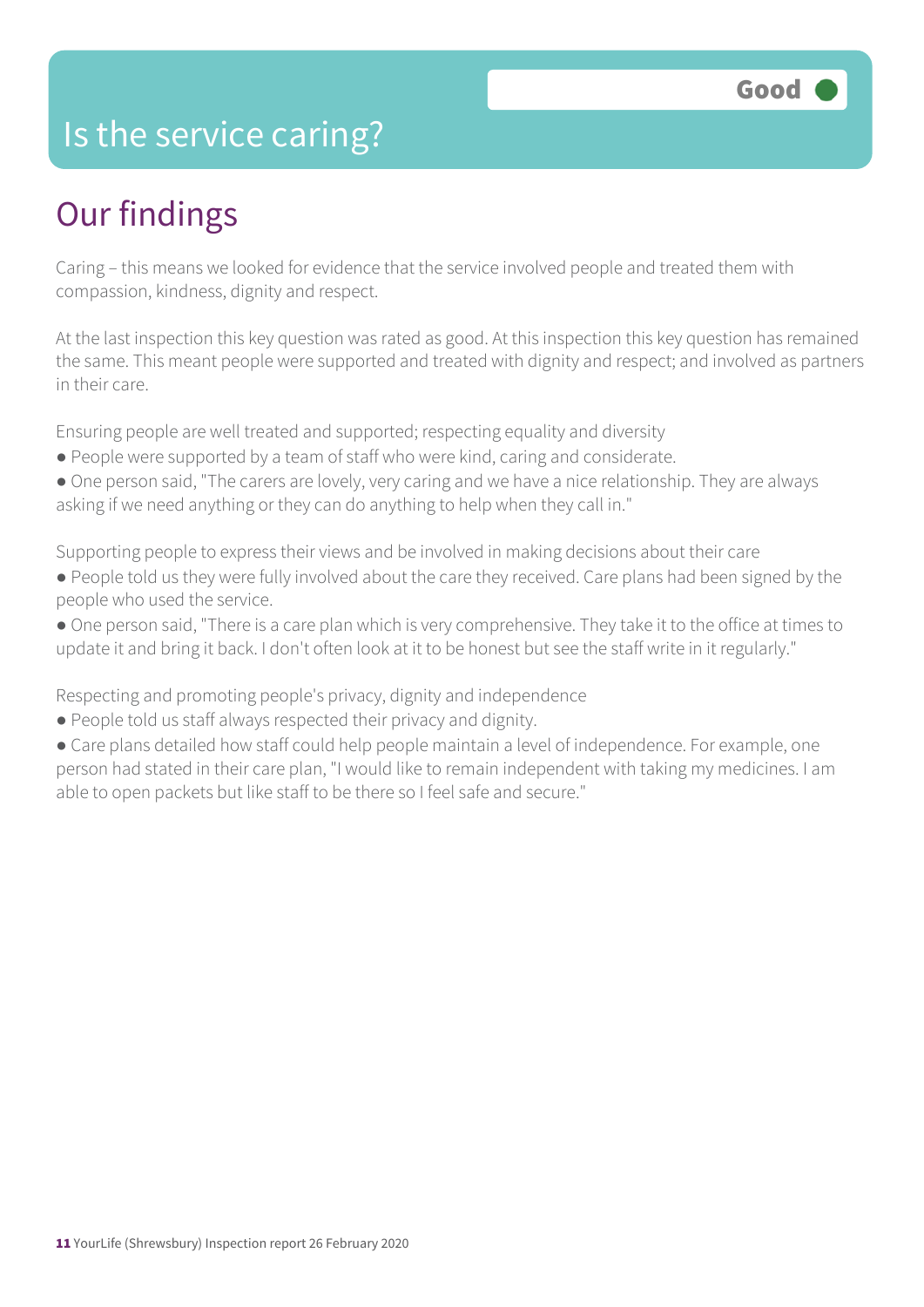# Is the service responsive?

# Our findings

Responsive – this means we looked for evidence that the service met people's needs.

At the last inspection this key question was rated as good. At this inspection this key question has remained the same. This meant people's needs were met through good organisation and delivery.

Planning personalised care to ensure people have choice and control and to meet their needs and preferences

- Care planning and delivery was person-centred. Person-centred planning is a way of helping someone to plan their life and support they needed, focusing on what was important to the person.
- One person said, "We get on very well and they [staff] never rush me. I feel that it is all about me."
- Care plans contained important information for staff about people's life, work and social history. A member of staff told us, "It's really helpful to have this information as you can chat with people about their past and things that interest them."
- A relative told us, "We have good communication so if I need anything I can just ask and if they [staff] have any concerns, they will contact me or my [relative] immediately. I have never anything untoward, my [relatives] are very settled and get on well with the carers."

#### Meeting people's communication needs

Since 2016 onwards all organisations that provide publicly funded adult social care are legally required to follow the Accessible Information Standard (AIS). The standard was introduced to make sure people are given information in a way they can understand. The standard applies to all people with a disability, impairment or sensory loss and in some circumstances to their carers.

- Care plans contained information about people's communication needs. This meant staff could support people to express their needs and views where the person experienced difficulties.
- Documentation could be produced in accessible formats, such as large print for people who required this.

Improving care quality in response to complaints or concerns

- None of the people we spoke with had any concerns about the care they received.
- One person said, "We've not needed to make any complaints it has all been very good. I would let the duty manager know if there were any problems and I am sure they would sort them out."
- The service had not received any complaints since our last inspection.
- Each person had been provided with a copy of the agency's complaints procedure.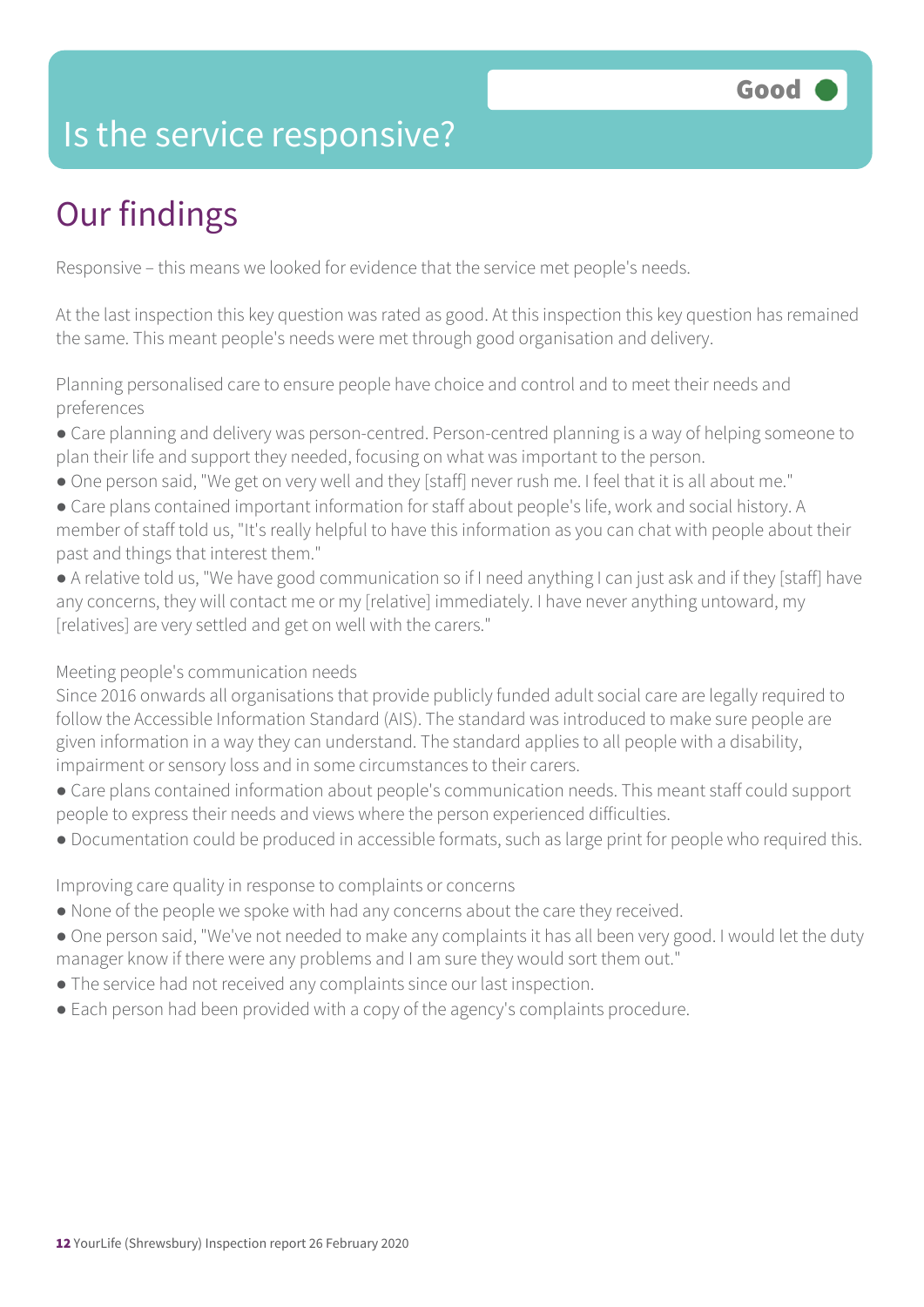## Is the service well-led?

# Our findings

Well-Led – this means we looked for evidence that service leadership, management and governance assured high-quality, person-centred care; supported learning and innovation; and promoted an open, fair culture.

At the last inspection this key question was rated as good. At this inspection this key question has remained the same. This meant the service was consistently managed and well-led. Leaders and the culture they created promoted high-quality, person-centred care.

Promoting a positive culture that is person-centred, open, inclusive and empowering, which achieves good outcomes for people

- People spoke highly about the care they received and of the way the service was run.
- One person said, "I know [name of registered manager]. They are very nice, very approachable and they make sure everything is working well. They are outgoing and very easy to get along with."
- Another person told us, "We are extremely happy and would certainly recommend being here to others."
- Staff at all levels were committed to providing people with a high standard of care which was tailored to their needs and preferences.

Managers and staff being clear about their roles, and understanding quality performance, risks and regulatory requirements

- People were supported by staff who were trained and motivated to carry out their role.
- Staff received regular supervisions where they had the opportunity to discuss their role and performance.
- Staff training, skills and competence were regular monitored through observations of their practice and regular refresher training.
- Staff were aware of the whistleblowing procedure and said they would use this if the need arose.
- In accordance with their legal responsibilities, the provider had informed us about significant events which occurred at the agency within required timescales.

How the provider understands and acts on the duty of candour, which is their legal responsibility to be open and honest with people when something goes wrong

- The provider promoted an ethos of openness and transparency which had been adopted by all staff.
- There was learning where things went wrong and open discussions with people and their relatives.

Engaging and involving people using the service, the public and staff, fully considering their equality characteristics

- There were annual satisfaction surveys which provided people and their relatives to express a view about the quality of the service provided. The results of a recent survey showed a good level of satisfaction.
- A person who used the service told us, "We have one [survey] here which we are in the process of completing. It is very long but comprehensive. I think it has been sent out by a third party and is anonymous which I think is very important."
- People's views were sought daily when receiving support and through regular care plan reviews.